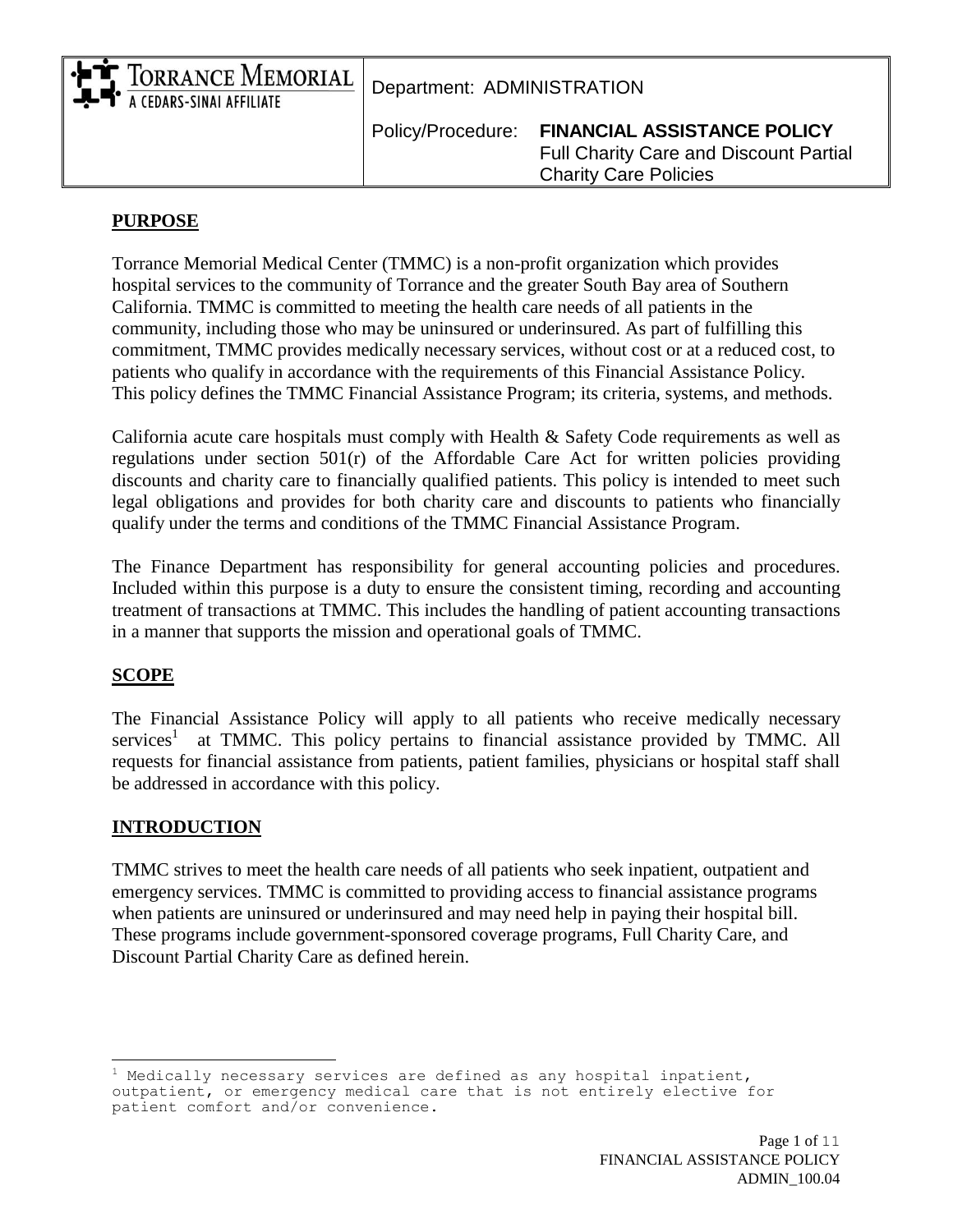The Financial Assistance Policy is applicable to all physicians that are contracted with TMMC and are required to participate in the application of this policy as a condition of their contractual relationship with TMMC (See Addendum B for a complete list of TMMC providers and those who participate in this Financial Assistance Policy).

# **Full Charity Care and Discount Partial Charity Care Defined**

Full Charity Care is defined as any medically necessary inpatient or outpatient hospital service provided to a patient who is unable to pay for care and who has established qualification in accordance with requirements contained in the Financial Assistance Policy.

Discount Partial Charity Care is defined as any medically necessary inpatient or outpatient hospital service provided to a patient who is uninsured or underinsured and 1) desires assistance with paying their hospital bill; 2) has an income at or below 450% of the federal poverty level (FPL); and 3) who has established qualification in accordance with requirements contained in the Financial Assistance Policy.

Depending upon individual patient eligibility, financial assistance may be granted for Full Charity Care or Discount Partial Charity Care. Financial assistance may be denied when the patient or other responsible family representative does not meet the Financial Assistance Policy requirements.

# **Full Charity Care and Discount Partial Charity Care Reporting**

TMMC will report actual charity care provided in accordance with regulatory requirements of the Office of Statewide Health Planning and Development (OSHPD) as contained in the Accounting and Reporting Manual for Hospitals, Second Edition. To comply with regulation, TMMC will maintain written documentation regarding its charity care criteria, and for individual patients, TMMC will maintain written documentation regarding all charity care determinations. As required by OSHPD, charity care provided to patients will be recorded on the basis of actual charges for services rendered.

TMMC will provide OSHPD with a copy of this Financial Assistance Policy which includes the Full Charity Care and Discount Partial Charity Care policies within a single document. The Financial Assistance Policy also contains: 1) all eligibility and patient qualification procedures; 2) the unified application for Full Charity Care and Discount Partial Charity Care (See Addendum A for the application); and 3) the review process for both Full Charity Care and Discount Partial Charity Care. These documents shall be supplied to OSHPD every two years or whenever a significant change is made.

Charity care will be reported as an element of TMMC's annual Community Benefit Report submitted to OSHPD and any other appropriate state agencies.

# **PROCEDURES Full Charity Care and Discount Partial Charity Care Eligibility: General Process and Responsibilities**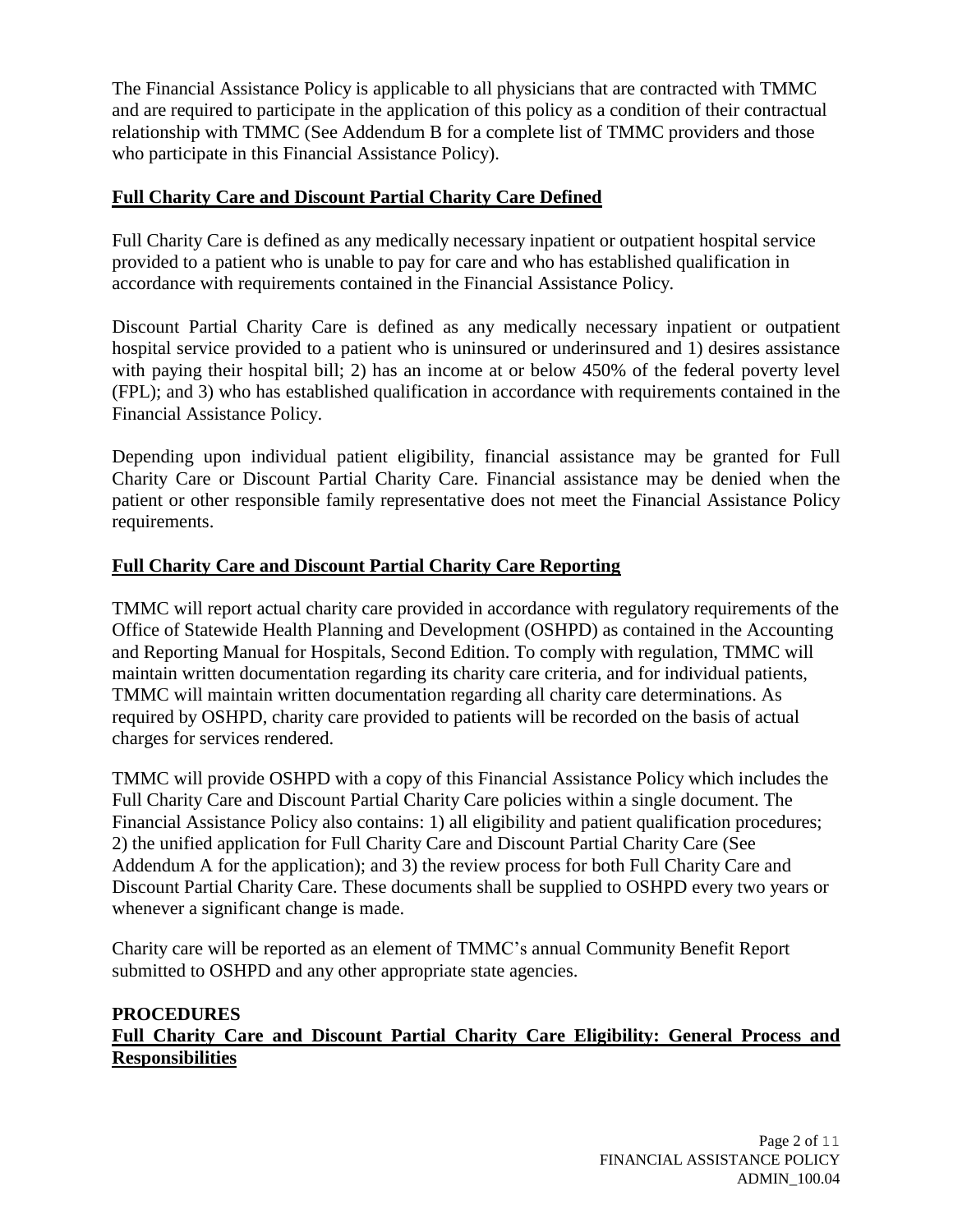Eligibility is defined for any patient whose family<sup>2</sup> income is less than  $450\%$  of the current FPL, if not covered by third-party insurance or if covered by third-party insurance and unable to pay the patient liability amount owed after insurance has paid its portion of the account.

The TMMC Financial Assistance Program utilizes a single, unified patient application for both Full Charity Care and Discount Partial Charity Care. The process is designed to give each applicant an opportunity to receive the maximum financial assistance benefit for which they may qualify. The financial assistance application provides patient information necessary for determining patient qualification by TMMC and such information will be used to qualify the patient or family representative for maximum coverage under the TMMC Financial Assistance Program.

Eligible patients may qualify for the TMMC Financial Assistance Program by following application instructions and making every reasonable effort to provide TMMC with documentation and health benefits coverage information so that TMMC may make a determination of the patient's qualification for coverage under the program. Eligibility alone is not an entitlement to coverage under the TMMC Financial Assistance Program. TMMC must complete a process of applicant evaluation and determine coverage before Full Charity Care or Discount Partial Charity Care may be granted.

The TMMC Financial Assistance Program relies upon the cooperation of individual patients who may be eligible for full or partial assistance. To facilitate receipt of accurate and timely patient financial information, TMMC will use a financial assistance application. All patients unable to demonstrate financial coverage by third-party insurers will be offered an opportunity to complete the financial assistance application. Uninsured patients will also be offered information, assistance and referral to government-sponsored programs for which they may be eligible. Insured patients who are unable to pay patient liabilities after their insurance has paid, or those who experience high medical costs, may also be eligible for financial assistance. Any patient who requests financial assistance will be asked to complete a financial assistance application.

Patients or their family representative may complete an application for the Financial Assistance Program. The application and required supplemental documents are submitted to the TMMC Business Office. This office is identified on the application instructions. TMMC will make reasonable efforts to obtain a completed financial assistance application and use all methods outlined in IRS regulation  $501(r)$  to publicize this information, including but not limited to notification of financial assistance as a condition of admission; posting the plain language summary, the Financial Assistance Policy and the financial assistance application on its website; making hardcopies of the plain language summary, Financial Assistance Policy and application available upon admission; and accepting application information orally (If the application is completed orally, then the patient or family member must still sign the application and submit required documentation).

The financial assistance application should be completed as soon as there is an indication the patient may be in need of financial assistance. The application form may be completed prior to

÷.

 $^2$  A patient's family is defined as: 1) For persons 18 years of age and older, spouse, domestic partner and dependent children under 21 years of age, whether living at home or not; and 2) For persons under 18 years of age, parent, caretaker relatives and other children under 21 years of age of the parent of caretaker relative.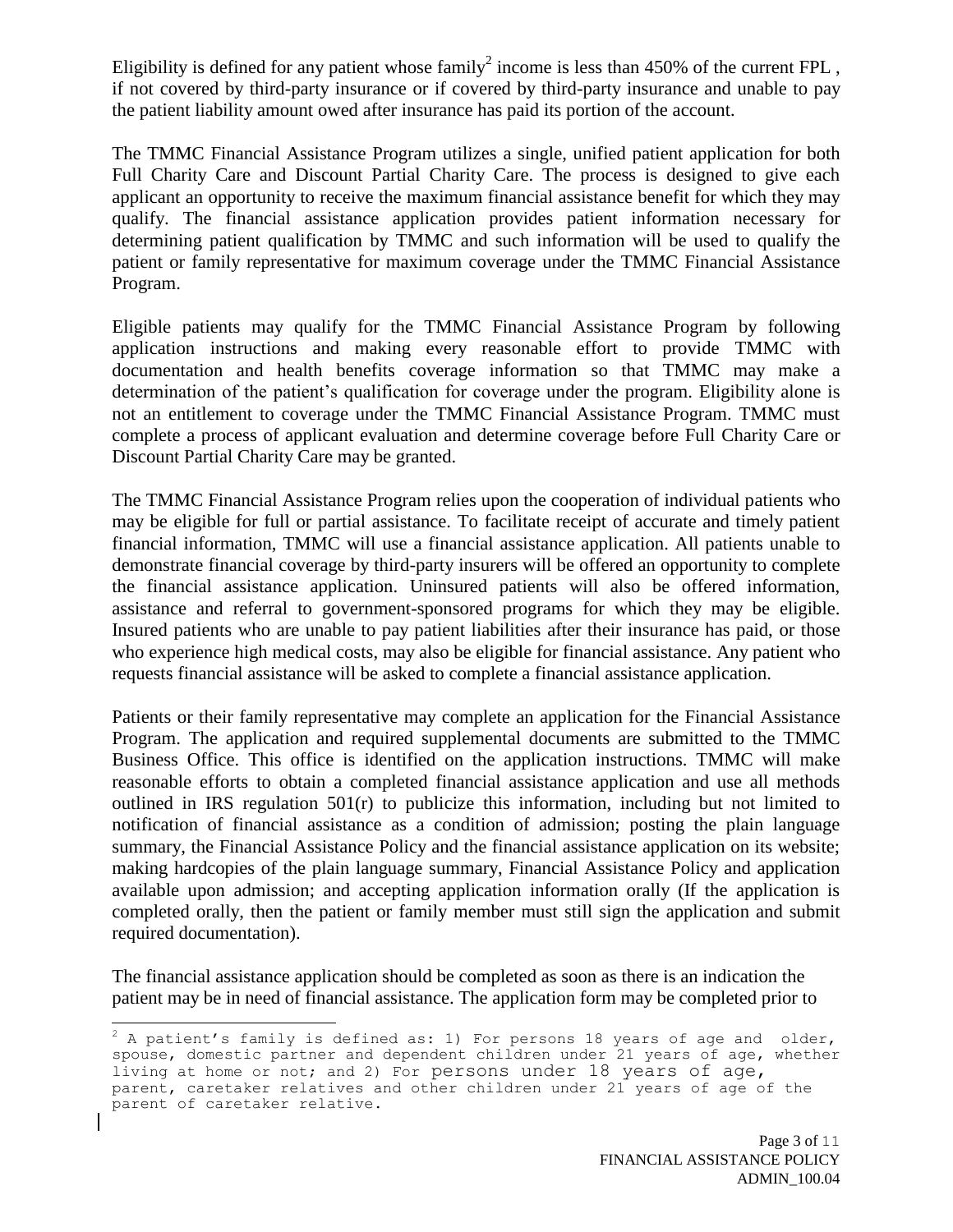service, during a patient stay, or after services are completed and the patient has been discharged. A patient has a minimum of 240 days following the first post-discharge billing statement to submit an application. However, accounts for which no financial assistance application has been received, or for which a partial application has been submitted, may be sent to collection no sooner than 120 days following the first post-discharge billing statement, as described in the TMMC Credit & Collection policy.

Completion of a financial assistance application provides:

- Information necessary for TMMC to determine if the patient has income sufficient to pay for services;
- Documentation useful in determining qualification for financial assistance; and
- An audit trail documenting TMMC's commitment to providing financial assistance.

However, a completed financial assistance application is not required if TMMC determines it has sufficient patient financial information from which to make a financial assistance qualification decision.

Upon receipt of a completed financial assistance application, TMMC will 1) promptly determine eligibility for financial assistance; 2) notify the individual in writing of eligibility and available assistance; 3) provide the basis for the determination; 4) suspend all collection actions (if applicable); 5) reverse all extraordinary collection actions (if applicable); 6) provide a statement of amounts owed (if applicable); and 7) refund any payments in excess of amounts owed unless such excess amount is less than \$5 (if applicable).

TMMC will provide personnel who have been trained to review financial assistance applications for completeness and accuracy. Application reviews will be completed as quickly as possible considering the patient's need for a timely response.

A financial assistance determination will be made only by approved TMMC personnel according to the following levels of authority:

Business Office Director: Accounts less than \$100,000 Chief Financial Officer: Accounts greater than or equal to \$100,000 and less than \$250,000 President/CEO: Accounts greater than or equal to \$250,000

Factors considered when determining whether an individual is qualified for financial assistance pursuant to this policy may include:

- No insurance under any government-coverage program; other third-party insurer; or inadequate third-party insurance coverage
- Family income based upon tax returns and recent pay stubs
- Family size
- Qualifying monetary assets (checking, savings, stocks, bonds, money market and similar investments)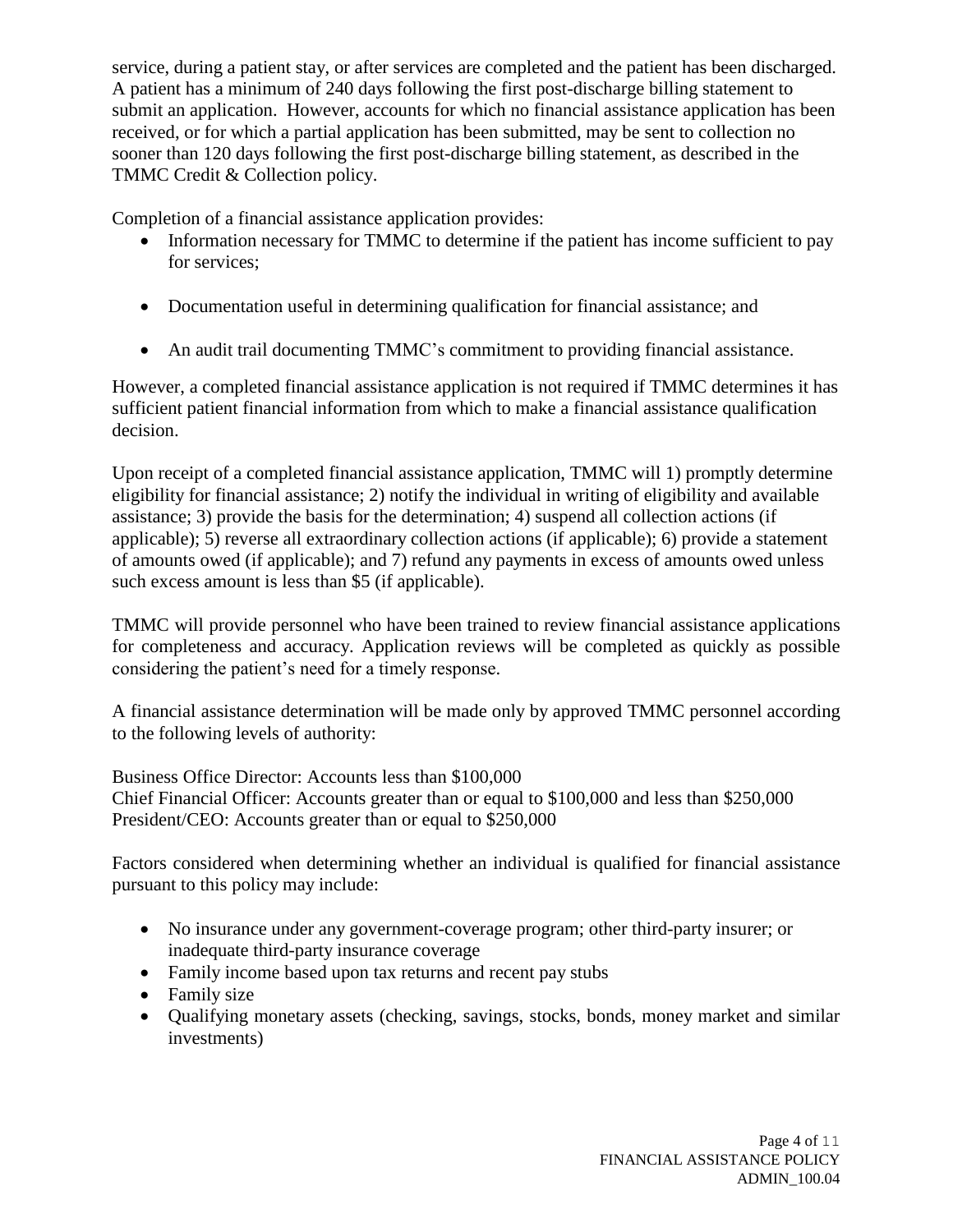If the patient or family has a pending application for another health coverage program while applying for financial assistance, then the pending application for other health coverage program shall not preclude eligibility for the TMMC Financial Assistance Program.

# **Qualification**

Qualification criteria are used in making each individual case determination for coverage under the TMMC Financial Assistance Program. Financial assistance will be granted based upon each individual determination of financial need in accordance with the Financial Assistance Program eligibility criteria contained in this Financial Assistance Program policy. Qualification for financial assistance shall not be based in any way on age, gender, sexual orientation, ethnicity, national origin, veteran status, disability, religion, or any other status granted legal protection under the law.

TMMC Financial Assistance Program qualification may be granted for Full Charity Care (100% free services) or Discount Partial Charity Care (charity care of less than 100%), depending upon the patient or family representative's level of eligibility as defined in the criteria of this Financial Assistance Policy.

The patient and/or patient family representative who requests assistance in meeting their financial obligation to TMMC shall make every reasonable effort to provide information necessary for TMMC to make a financial assistance qualification determination. TMMC will provide guidance and/or direct assistance to patients or their family representative, as necessary, to facilitate completion of program applications. Completion of the financial assistance application and submission of any or all required supplemental information will be required for establishing qualification for the TMMC Financial Assistance Program, except in cases, where TMMC may make presumptive determinations of eligibility. Required supplemental supporting documents are listed in the financial assistance application.

TMMC Financial Assistance Program qualification is determined after the patient and/or patient family representative establishes eligibility according to criteria contained in this policy. While financial assistance shall not be provided on a discriminatory or arbitrary basis, TMMC retains full discretion, consistent with laws and regulations, to establish eligibility criteria and determine when a patient has provided sufficient evidence of qualification for financial assistance.

Once determined, TMMC Financial Assistance Program qualification will apply to the specific services and service dates for which application has been made by the patient and/or patient family representative. Each separate encounter shall be singularly and separately determined on a case-by-case basis as to whether financial assistance qualification is met. However, in certain cases of continuing care relating to a patient diagnosis which requires on-going, related services, TMMC, at its sole discretion, may elect to treat continuing care as a single case for which qualification applies to all related on-going services provided by TMMC. Other pre-existing patient account balances outstanding at the time of qualification determination by TMMC will be included as eligible for write-off provided all financial and documentation requirements under this policy have been satisfied.

Patient obligations for Medi-Cal/Medicaid share of cost payments will not be waived under any circumstance. However, after collection of the patient share of cost portion, any other unpaid balance relating to a Medi-Cal/Medicaid share of cost patient may be considered for the TMMC Financial Assistance Program.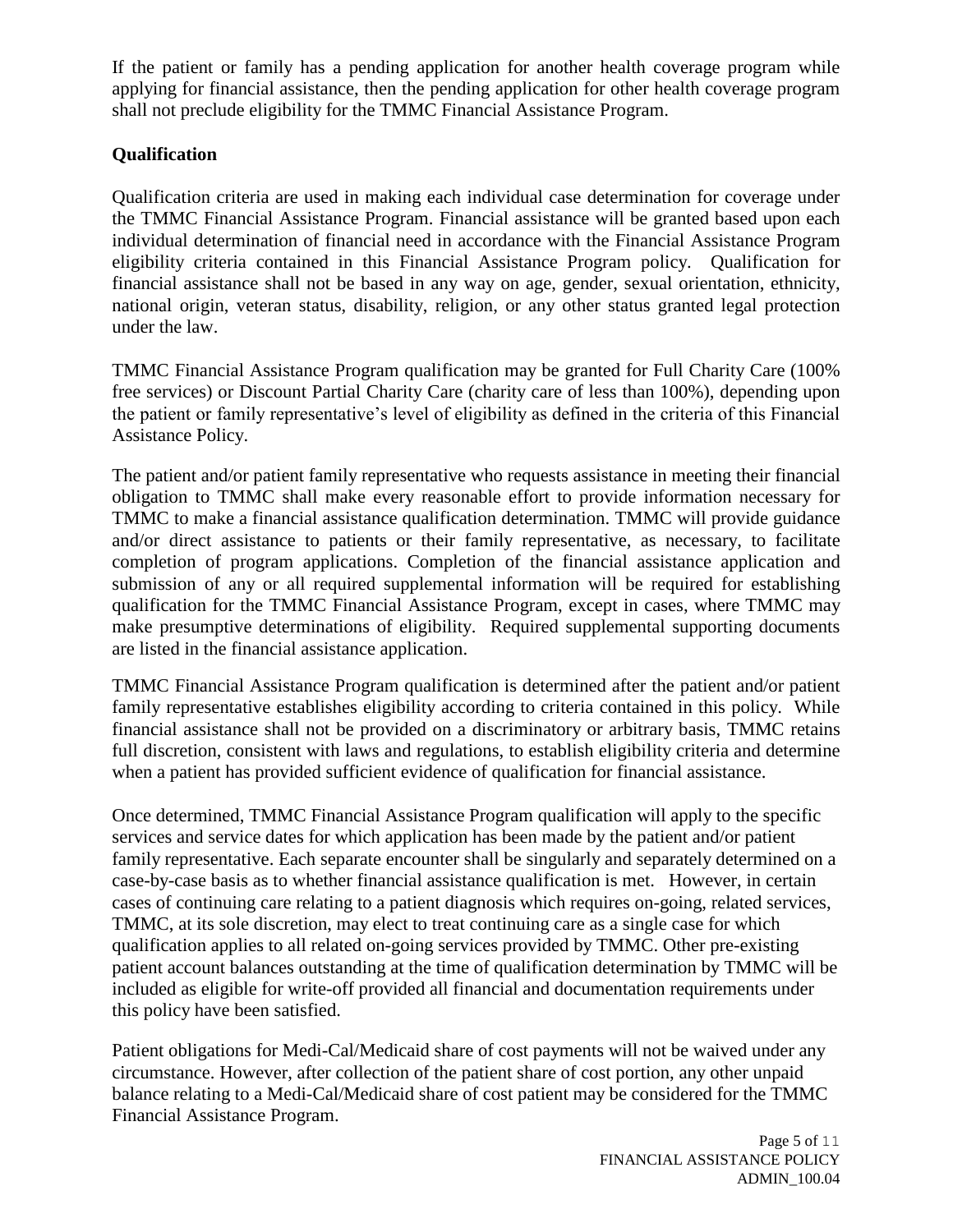Amounts generally billed to patients receiving medically necessary care, who are at or below 450% of the FPL will not be more than Medicare would typically pay. TMMC uses the look-back method to determine amounts generally billed to patients who are eligible for financial assistance under this policy and expresses this amount as a percentage of billed charges. This percentage shall be updated at least annually and shall apply to all necessary hospital inpatient, outpatient and emergency services provided by TMMC. The rate is currently 12%.

## **Qualification: Full Charity Care and Discount Partial Charity Care**

Qualification for Full Charity Care or Discount Partial Charity Care shall be determined solely by the patient's and/or patient family representative's ability to pay.

# **Full Charity Care and Discount Partial Charity Care Income Qualification Levels**

- 1. Full Charity Care: If the patient's family income is 200% or less of the established poverty income level, based upon current FPL Guidelines, and the patient meets all other Financial Assistance Program qualification requirements, then the entire (100%) patient liability portion of the bill for services will be written off.
- 2. Discount Partial Charity Care: If the patient's family income is between 201% and 450% of the established poverty income level, based upon current FPL Guidelines, and monetary assets are less than \$10,000, and the patient meets all other Financial Assistance Program qualification requirements, then the following will apply:
	- Patient's care is not covered by a payer. If the services are not covered by any thirdparty payer so that the patient ordinarily would be responsible for the full-billed charges, then the patient's payment obligation will be the gross amount the Medicare program would have paid for the service if the patient were a Medicare beneficiary.
	- Patient's care is covered by a payer. If the services are covered by a third-party payer so that the patient is responsible for only a portion of the billed charges (i.e. a deductible or co-payment), then the patient's payment obligation will be an amount equal to the difference between what insurance has paid and the gross amount that Medicare would have paid for the service if the patient were a Medicare beneficiary. If the amount paid by insurance exceeds what Medicare would have paid, then the patient will have no further payment obligation.

In either case, if a patient's responsibility is 10% or more of the patient's family income for the previous 12 months, then the entire amount owed by the patient will be limited to 10% of their family income for the preceding 12 month period.

Any financial assistance will be reduced by monetary assets remaining after the following exclusion is applied: The first \$10,000 of a patient's monetary assets, and 50% of a patient's monetary assets over the first \$10,000 shall be excluded and not considered for financial assistance.

## **Qualification: Presumptive Eligibility**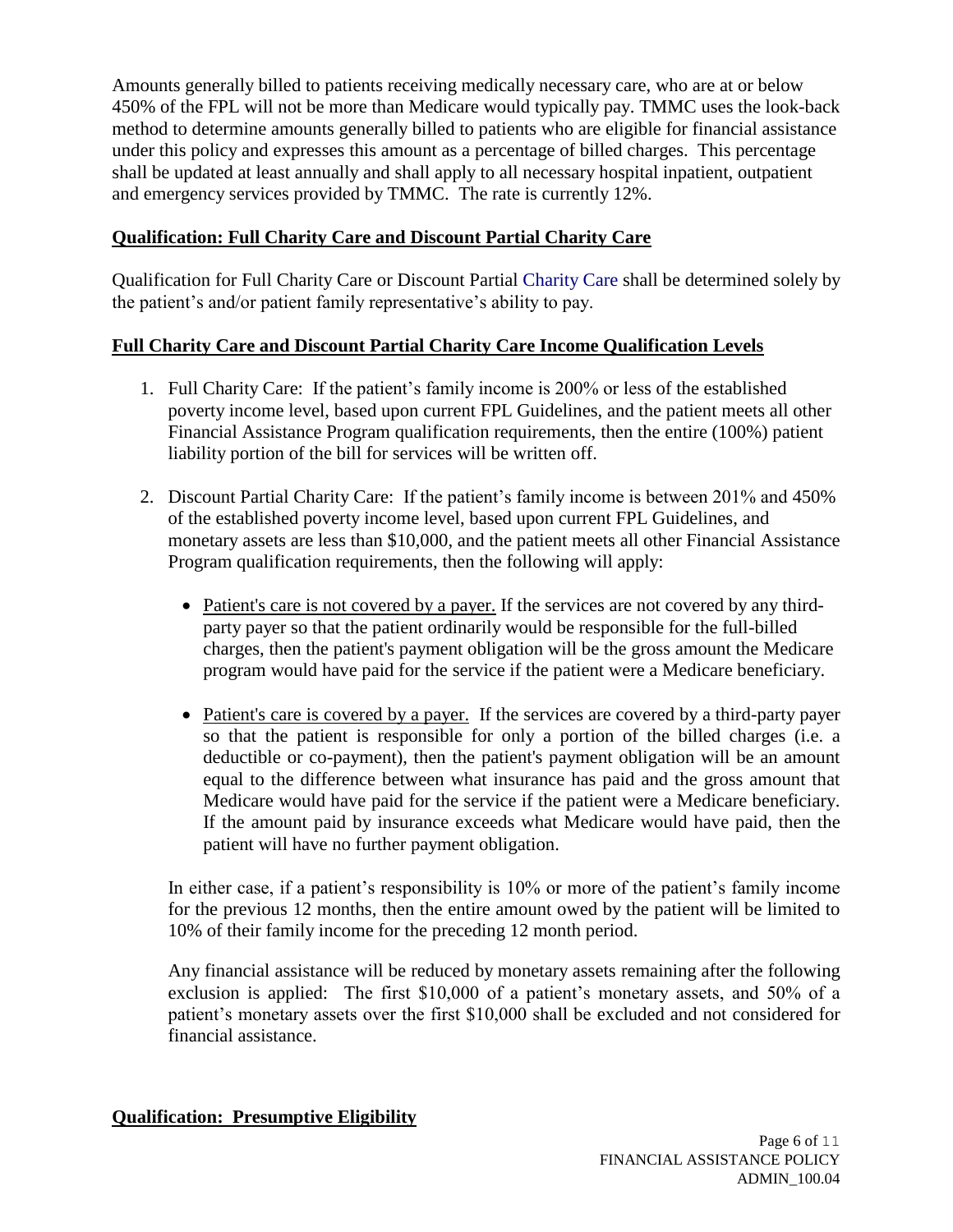TMMC understands that certain patients may be unable to complete a financial assistance application, comply with requests for documentation, or are otherwise nonresponsive to the application process. As a result, there may be circumstances under which a patient's qualification for financial assistance is established without completing the formal assistance application. Under these circumstances, TMMC may utilize other sources of information to make an individual assessment of financial need. This information will enable TMMC to make an informed decision on the financial need of non- responsive patients utilizing the best estimates available in the absence of information provided directly by the patient.

TMMC may utilize a third-party to conduct an electronic review of patient information to assess financial need. This review utilizes a healthcare industry recognized model that is based on public record databases. This predictive model incorporates public record data to calculate a socio-economic and financial capacity score that includes estimates for income, assets and liquidity. The electronic technology is designed to assess each patient to the same standards and is calibrated against historical approvals for TMMC financial assistance under the traditional application process.

The electronic technology will be deployed prior to bad debt assignment after all other eligibility and payment sources have been exhausted. This allows TMMC to screen all patients for financial assistance prior to pursuing any extraordinary collection actions. The data returned from this electronic eligibility review will constitute adequate documentation of financial need under this policy.

When electronic enrollment is used as the basis for presumptive eligibility, the discount whether full or partial will be granted for eligible services for retrospective dates of service only. If a patient does not qualify under the electronic enrollment process, then the patient may still be considered under the traditional financial assistance application process. For patients that do not qualify through this process, TMMC will provide them with a written notice informing them that financial assistance is available.

Patients whose accounts are determined to be presumptively eligible for Full Charity Care, will not be notified of their qualification . Their qualified accounts will be reclassified under the Financial

Assistance Policy as charity care; they will not be sent to collection; they will not be subject to further

collection actions; and they will not be included in TMMC's bad debt expense.

Patients whose accounts are determined to be presumptively eligible for Discount Partial Charity Care shall receive the following:

- A notification informing the patient of the basis for the presumptive eligibility determination.
- Information on how the patient or their family may apply for more generous assistance.
- At least an additional 120 days in which to apply for more generous financial assistance before being sent to collection. TMMC shall not initiate extraordinary collection actions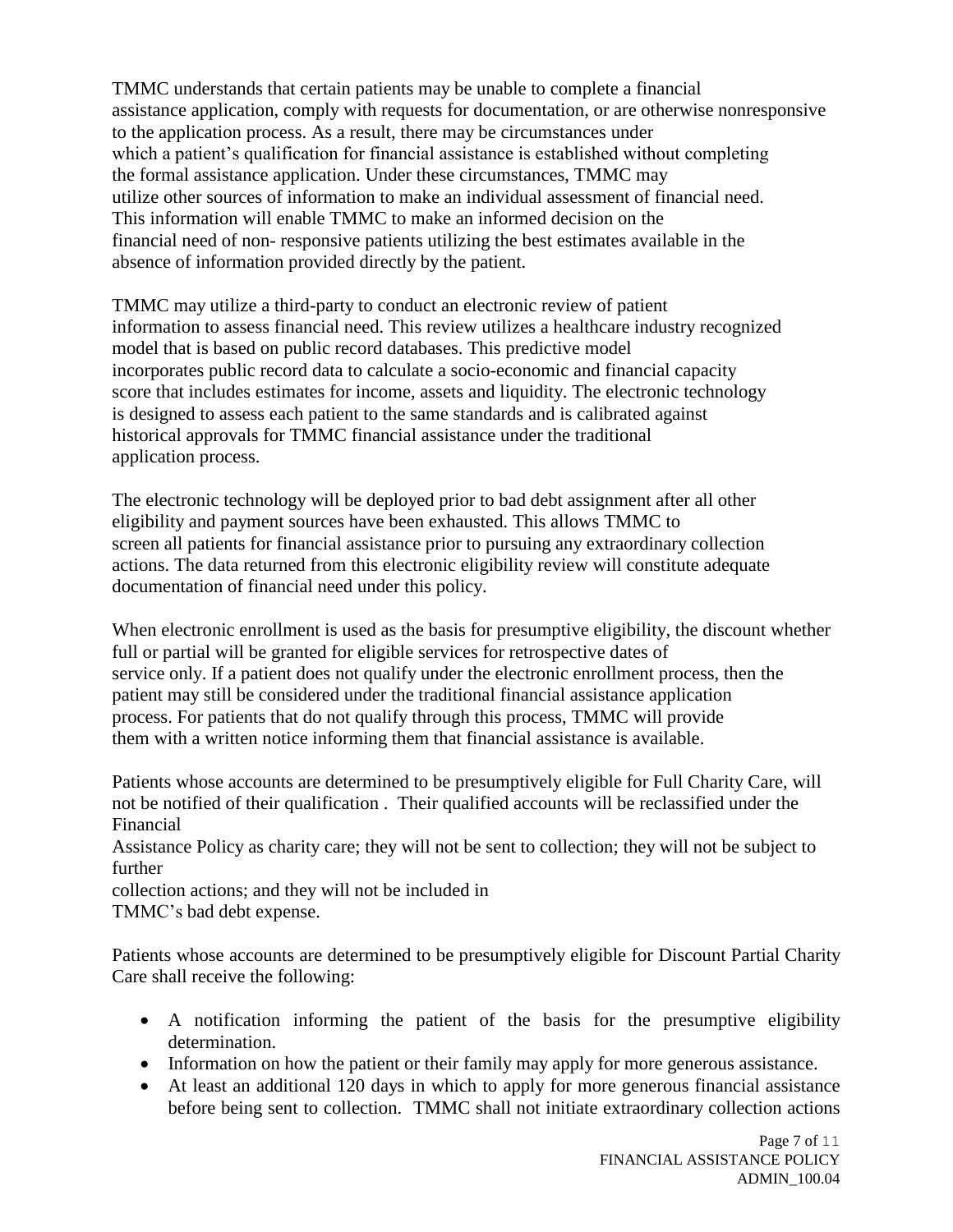for at least 240 days following the first billing statement. Notwithstanding the foregoing, TMMC shall not send any account to collections without first providing 30 days' notice of intent to initiate collection actions and shall make reasonable efforts to notify the patient of financial assistance programs.

A bill indicating the amount due after applying all applicable charity discounts.

Upon receipt of a completed application, in which the patient applies for more generous financial assistance, TMMC will make a timely determination and notify the patient of the final determination.

## **Special Circumstances**

Any evaluation for financial assistance relating to patients covered by the Medicare Program must include a reasonable analysis of a patient's net worth, monetary assets, income and expenses, prior to eligibility qualification for the TMMC Financial Assistance Program. Note that any financial assistance will be reduced by the remaining amount after the first \$10,000 of a patient's monetary assets, and 50% of a patient's monetary assets over the first \$10,000 have been excluded from consideration. Such financial assistance evaluations must be made prior to service completion by TMMC.

Additionally, homelessness shall be a condition for granting presumptive eligibility under this policy. If the patient is determined to be homeless, then he/she will be deemed eligible for Full Charity Care under the TMMC Financial Assistance Program.

# **Other Eligible Circumstances**

TMMC deems those patients that are eligible for government-sponsored low-income assistance program (i.e. Medi-Cal/Medicaid, Managed Medi-Cal, Healthy Families, California Children's Services and any other applicable state or local low-income program) to be indigent. Therefore such patients are eligible under the Financial Assistance Policy when payment is not made by the governmental program. For example, patients who qualify for Medi-Cal/Medicaid or Managed Medi-Cal, as well as other programs serving the needs of low-income patients (e.g. CHDP, Healthy Families, and CCS), where the program does not make payment for all services or days during a hospital stay, are eligible for Financial Assistance Program coverage. Under TMMC's Financial Assistance Policy, these types of non-reimbursed patient account balances are eligible for full write-off as charity care. Specifically included as charity care are charges related to denied stays, denied days of care, and non-covered services. All Treatment Authorization Request (TAR) denials and any lack of payment for non-covered services provided to Medi-Cal/Medicaid or Managed Medi-Cal and other patients covered by qualifying low-income programs, and other denials (e.g. restricted coverage) are to be classified as charity care.

The portion of Medicare patient accounts (a) for which the patient is financially responsible (i.e. coinsurance and deductible amounts), (b) which is not covered by insurance or any other payer including Medi-Cal/Medicaid, and (c) which is not reimbursed by Medicare as a bad debt, may be classified as charity care if:

• The patient is a beneficiary under Medi-Cal/Medicaid or another program serving the health care needs of low-income patients; or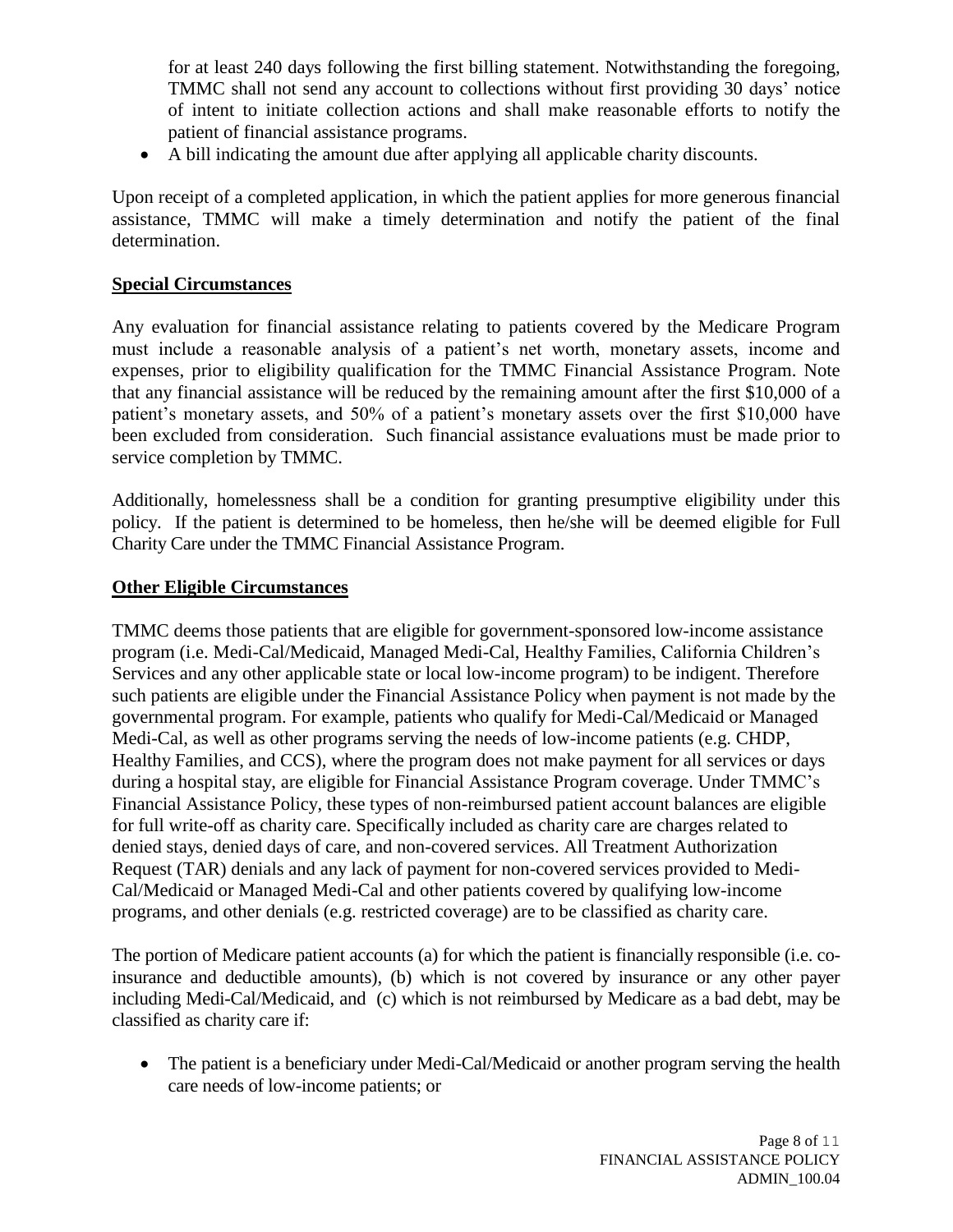The patient otherwise qualifies for financial assistance under this policy and then only to the extent of the write-off provided for under this policy.

Any patient whose income exceeds 450% of the FPL and experiences a catastrophic medical event may be deemed eligible for financial assistance. Such patients, who have high incomes, do not qualify for routine Full Charity Care or Discount Partial Charity Care. However, consideration as a catastrophic medical event may be made on a case-by-case basis. The determination of a catastrophic medical event shall be based upon the amount of the patient liability at billed charges, and consideration of the individual's income, net worth and monetary assets as reported at the time of occurrence. Management shall use reasonable discretion in making a determination based upon a catastrophic medical event. As a general guideline, any account with a patient liability for services rendered that exceeds \$100,000 may be considered for eligibility as a catastrophic medical event.

## **Dispute Resolution**

In the event that a dispute arises regarding qualification, the patient may file a written appeal for reconsideration with TMMC. The written appeal should contain a complete explanation of the patient's dispute and rationale for reconsideration. Any or all additional relevant documentation to support the patient's claim should be attached to the written appeal.

Any or all appeals will be reviewed by the Business Office Director. The Business Office Director shall consider all written statements of dispute and any attached documentation. After completing a review of the patient's claims, the Business Office Director shall provide the patient with a written explanation of findings and determination.

In the event that the patient believes a dispute remains after consideration of the appeal by the Business Office Director, the patient may request in writing, a review by the Chief Financial Officer. The Chief Financial Officer shall review the patient's written appeal and documentation, as well as the findings of the Business Office Director. The Chief Financial Officer shall make a determination and provide a written explanation of findings to the patient. All determinations by the Chief Financial Officer shall be final. There are no further appeals.

#### **Payment Plans**

When a determination of Discount Partial Charity Care has been made by TMMC, the patient shall have the option to pay any or all outstanding amount due in one lump sum payment, or through a scheduled term payment plan.

TMMC will discuss payment plan options with each patient that requests to make arrangements for term payments. Individual payment plans will be arranged based upon the patient's ability to effectively meet the payment terms and shall take into account the patient's family income and essential living expenses. As a general guideline, payment plans will be structured to last no longer than 12 months. TMMC shall negotiate in good faith with the patient; however there is no obligation to accept the payment terms offered by the patient. If TMMC and patient or patient's family cannot agree to the terms of a payment plan, then the monthly payment shall be based on 10% of the patient's family monthly income. No interest will be charged to the patient for the duration of any payment plan arranged under the provisions of the Financial Assistance Policy.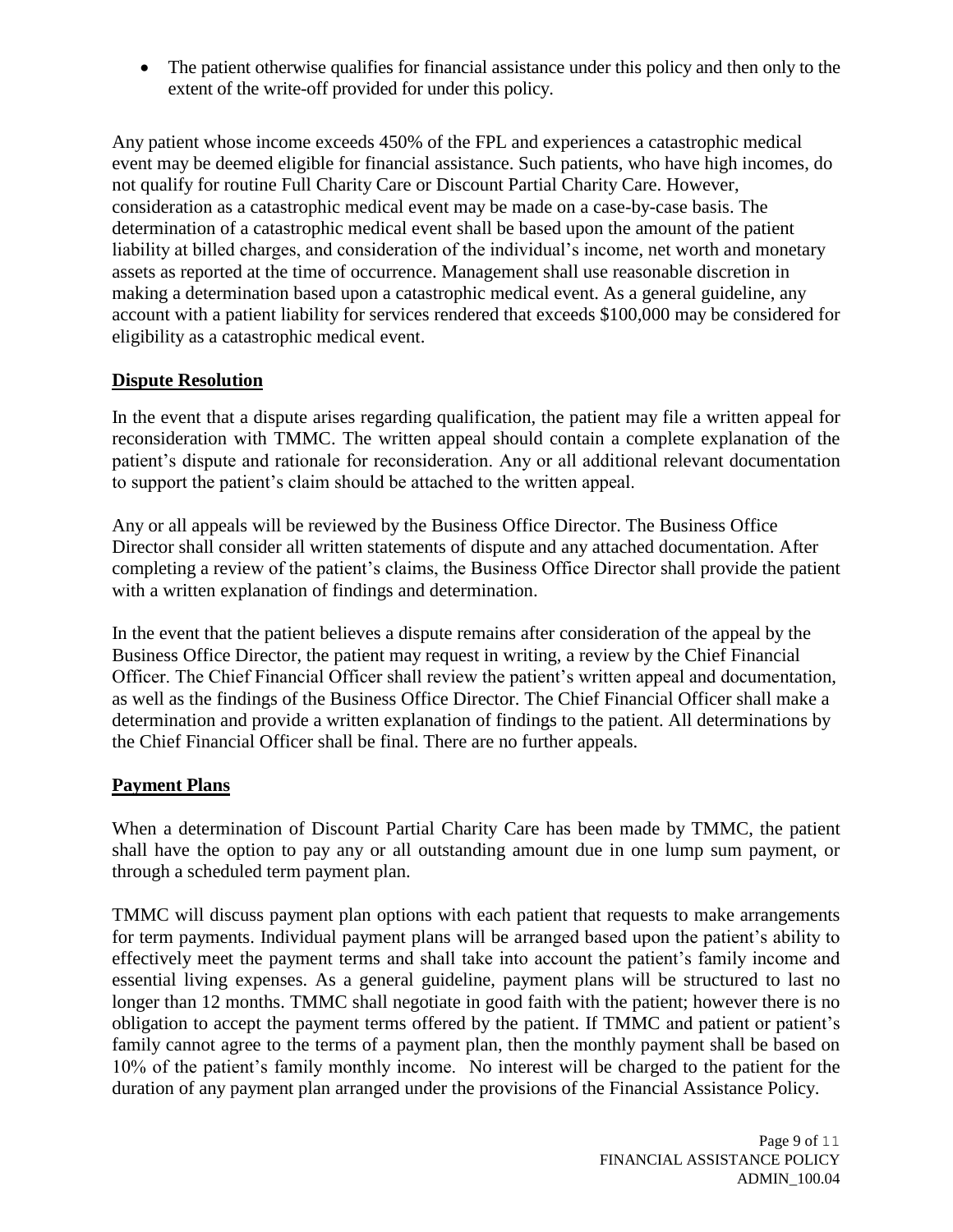## **Collection Agencies**

TMMC will make every reasonable, cost-effective effort to communicate payment options and programs with each patient who receives services at TMMC. In the event that a patient or guarantor does not respond or communicate with TMMC to resolve an open account, TMMC may forward the account to its collection agency in accordance with TMMC's Credit and Collection Policy. Since the financial status of the patient is not known, the amount forwarded for external collection will be discounted 83% in accordance with TMMC's Uninsured Discount Policy. For purposes of this Financial Assistance Policy, the discount shall be treated as an uninsured discount at the time the account is sent to collections. TMMC's external collection agencies may adjust the amount further should the patient's financial status become known and the patient qualifies for financial assistance. The collection agency shall make efforts to collect only this reduced amount.

Information gathered during collection agency collection efforts will be used to make presumptive eligibility determinations, based upon criteria set forth in this policy. Any account returned to TMMC from a collection agency that has determined the patient or family representative does not have the resources to pay his or her bill will be deemed eligible for charity care. Documentation of the patient or family representative's inability to pay for services will be maintained in the charity care documentation file. Additionally, amounts previously written off to uninsured discount for that account will be reversed and treated as charity.

All accounts returned from a collection agency for re-assignment from bad debt to charity care will be evaluated by TMMC Business Office personnel prior to any re-classification within TMMC's accounting system and records.

#### **How to Apply for Financial Assistance**

Financial assistance will only be granted to patients that require emergent or medically necessary treatment. Financial assistance applications, plain language summaries, the Financial Assistance Policy and the Credit & Collections policy may be obtained, upon request, from the main admissions desk located in the main lobby of the Lundquist Tower; from the admissions desk located in the emergency room; from TMMC's Business Office; on TMMC's website [\(www.torrancememorial.org\)](http://www.torrancememorial.org/); by mailing requests to the address below; and by calling TMMC's Business Office at (310) 517-4765.

Assistance in completing the applications may be requested by contacting TMMC's Business Office, as noted above. Completed applications along with all required supporting documentation should be mailed to Torrance Memorial Medical Center, Business Office, 3330 Lomita Blvd, Torrance, CA 90505. The application will only be considered complete when all required documentation has been received.

## **Confidentiality**

It is recognized that the need for financial assistance is a sensitive and deeply personal issue for recipients. Confidentiality of requests, information and funding will be maintained for all that seek or receive financial assistance. The orientation of staff and selection of personnel who will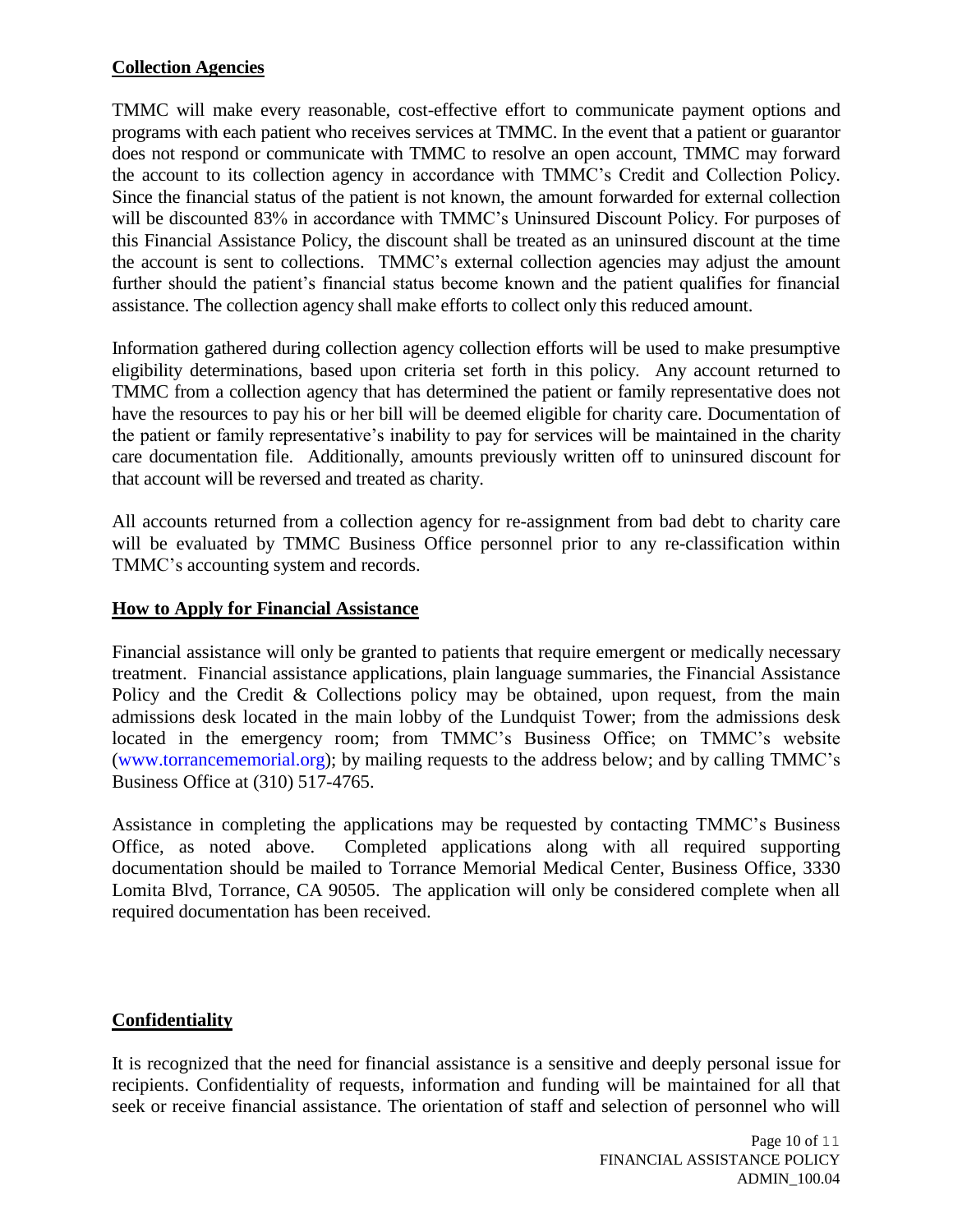implement this policy should be guided by these values.

## **Good Faith Requirements**

TMMC makes arrangements for financial assistance for qualified patients in good faith and relies on the fact that information presented by the patient or family representative is complete and accurate. Provision of financial assistance does not eliminate the right to bill, either retrospectively or at the time of service, for all services when fraudulent, or purposely inaccurate information has been provided by the patient or family representative. In addition, TMMC reserves the right to seek all remedies, including but not limited to civil and criminal damages from those patients or family representatives who have provided fraudulent or purposely inaccurate information in order to qualify.

For care deemed covered under this policy, TMMC will not 1) sell the individual's debt (with the possible, but unlikely, exception of certain circumstances permitted by law); 2) require payment of unpaid medical bills for previous financial-assistance-related care prior to the provision of medically necessary services; 3) defer or delay medically necessary care; 4) report adverse information to credit bureaus; or 5) require any legal processes.

\*\*\*\*\*\*\*\*\*\*\*\*\*\*\*\*\*\*\*\*\*\*\*\*\*\*\*\*\*\*\*\*\*\*\*\*\*\*\*\*\*\*\*\*\*\*\*\*\*\*\*\*\*\*\*\*\*\*\*\*\*\*\*\*\*\*\*\*\*\*\*\*\*\*\*

Initial Approvals and Major Revisions

Operations Committee: 10/16/02 Initial Effective Date: 10/16/02 Revised Effective Date(s): Reviewed Date(s): 06/04, 03/05, 8/05, 9/05, 09/14, 12/14, 11/15, 04/17, 7/18 Revised Date(s): 06/23/04, 8/05, 9/05, 12//06, 05/09, 09/14, 12/14, 11/15, 04/17, 7/18, 5/19

Board of Trustees: 12/14, 12/15, 4/17, 8/18

Distributed to: Administrative Policy & Procedure Manual (Finance)

Related Policies: Credit & Collection Policy – Admin 100.05 Discount Policy – Admin 100.06